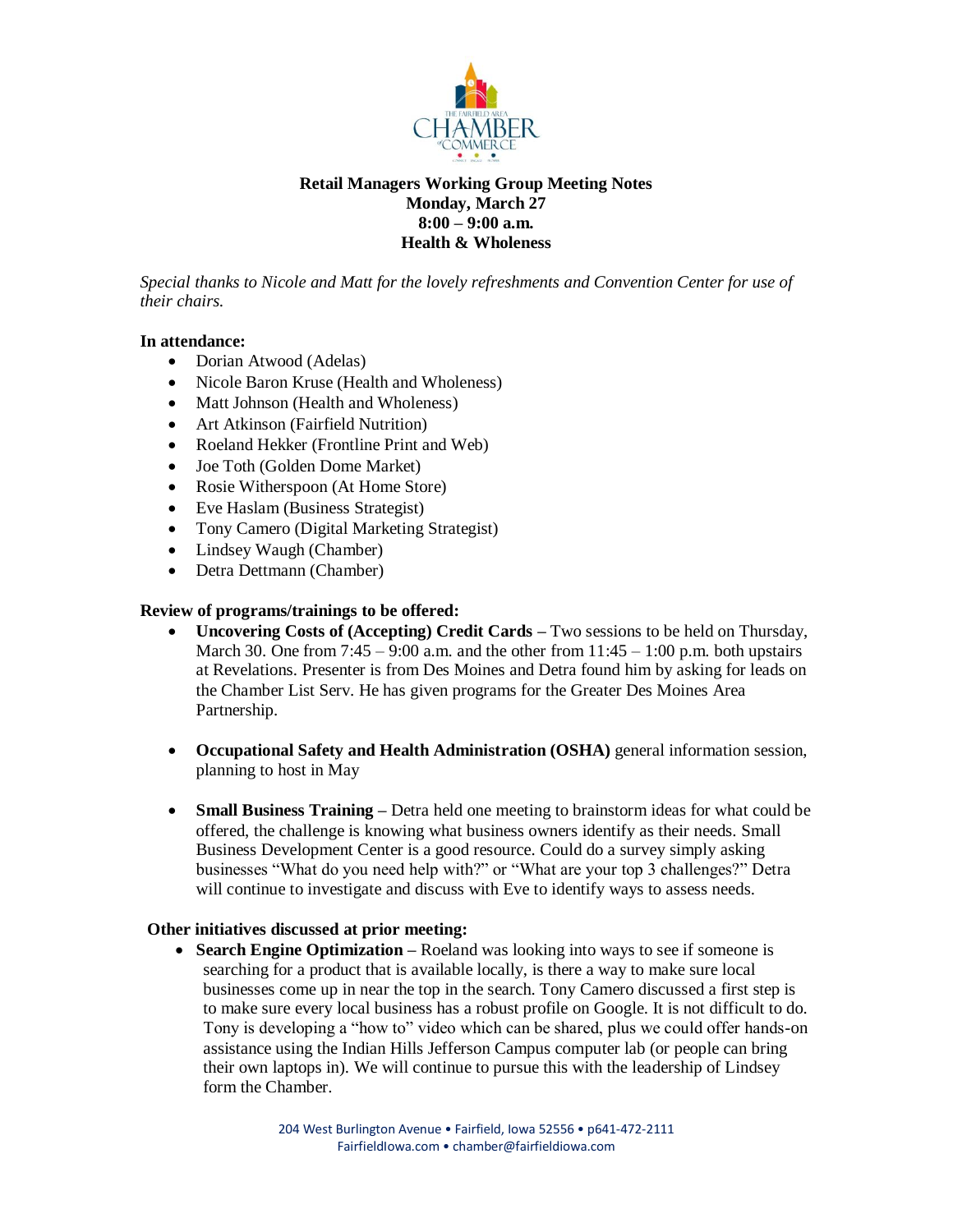

**• Buy Local Awareness and Marketing Campaign –** Detra discussed hosting a focus group with millennials to discuss buying habits and messaging that may make think twice before they click. This could be a first step to help inform choices the group makes regarding messaging and possible marketing campaign. The group was interested in this so Detra will continue to pursue.

#### **New ideas:**

 **Local media panel to present on advertising** – Detra wondered if there was any value in bringing together local media to share information about the costs and opportunities for advertising through their medium (newspaper, radio, etc.). Consensus was to NOT pursue this with local media. Everyone feels they are aware of the options. More interest in non-local media (i.e., Burlington Hawkeye with several ads from Fairfield grouped together). If goal is to appeal to out-of-town market, Detra felt Convention and Visitors Bureau should be part of the discussion. Lindsey would like to see something organized around the holidays for group ads targeted to specific media in outlying areas to attract shoppers to Fairfield. Especially timely for Small Business Saturday in November. Group will continue to discuss with Lindsey taking the lead from the Chamber.

**Feedback about Working Group in general and today's meeting –** Everyone was very positive about the format and discussion. Surprised more people aren't taking part, but this was only the second meeting. There was consensus to continue holding Working Group Meetings on a regular basis with the same day (last Monday of the month) and time (8-9 a.m.) and keep the agenda short and varied like this one. If there are topics to go into greater depth, then those will be separate meetings. Detra reminded everyone the meetings are open to ANY retail or restaurant manager…Chamber members and potential Chamber members. This is a service to the community. The group suggested the Chamber run an article talking about what took place at this meeting to raise awareness. Detra will work on that.

#### **Next meeting date, time, and place:**

- Monday, April 24
- $8:00 9:00$  a.m.
- Fairfield Nutrition (west side of the square)